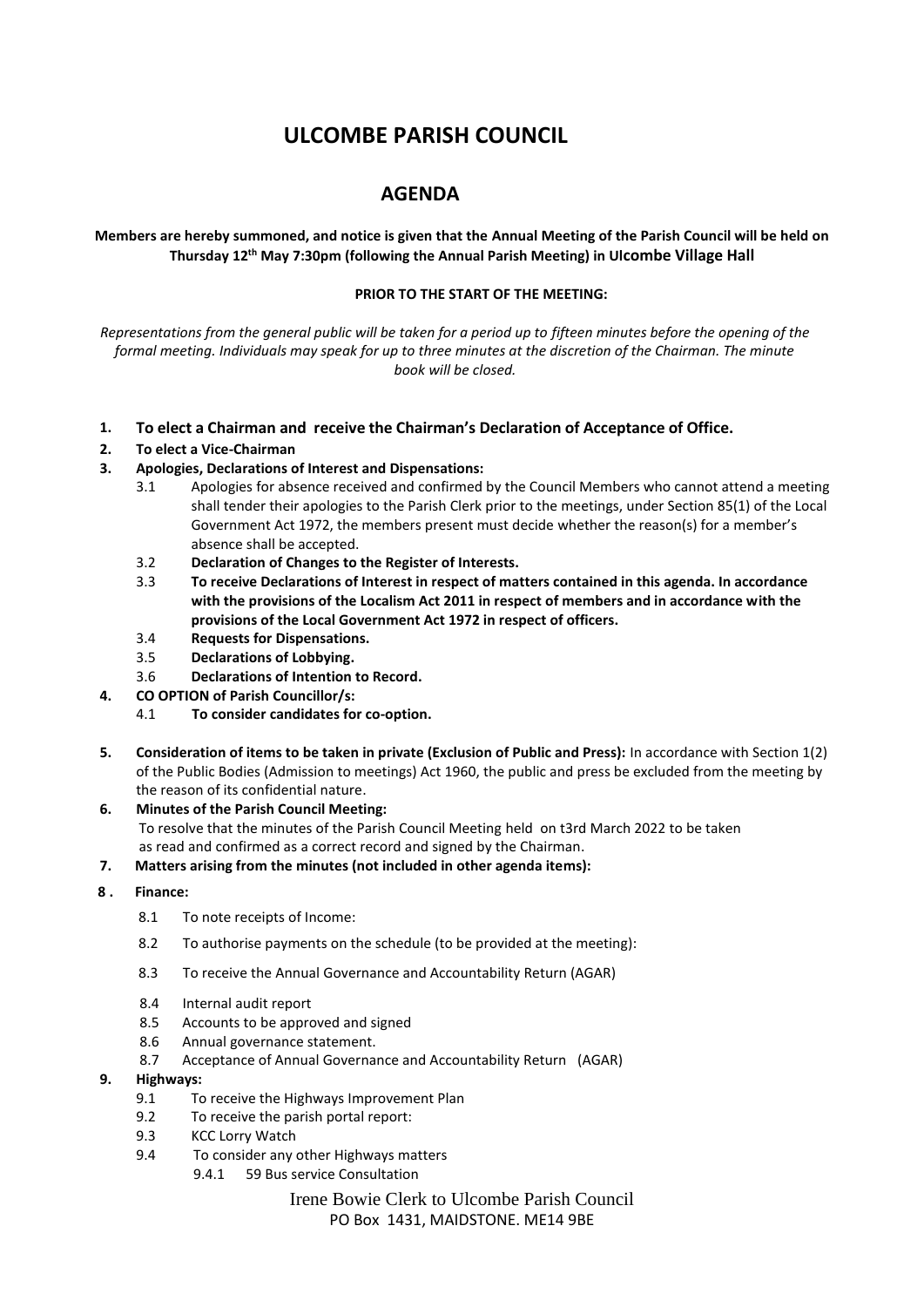9.4.2 Ulcombe Hill south east water, new water main. Update

### **10. To receive reports from:**

- 10.1 Chairman Ulcombe Parish Council and Clinical Clinical Clinical Clinical Clinical Clinical Clinical Clinical Clinical Clinical Clinical Clinical Clinical Clinical Clinical Clinical Clinical Clinical Clinical Clinical C
- 
- 10.3 Kent County Councillor Company Councillor County Councillor County Council County Council County Council County Council County Council County Council County Council County Council County Council County Council County
- 10.4 Footpath Warden Report **Report Access 10.4 Footpath Warden** R. Banham
- 10.5 Police and Crime Report **PCSO Boyd** PCSO Boyd
- 9106 KALC Cllr's

MBC Cllr Trzebinski Lingwood/Robinson

- 109.6.1 To consider the motion that Ulcombe Parish Council no longer has a representative to Maidstone KALC
- 10.7 Ulcombe Community Resilience Group

#### **11. Planning:**

- 11.1 To consider the following applications:
	- 11.1.1 22/501784/FULL Eastwood House Eastwood Road Ulcombe Kent ME17 1EJ Reconstruction of dwelling following fire, including erection of estate fencing to Eastwood Road, erection of gates, and alterations to area of hardstanding for parking. Removal of power line and pole and re-routing electrical supply via underground duct.
	- 11.1.2 22/501785/LBC Eastwood House Eastwood Road Ulcombe Kent ME17 1EJ Listed Building Consent for reconstruction of dwelling following fire.
	- 11.1.3 22/502156/SUB Kings Oak Farm Crumps Lane Ulcombe Kent ME17 1EU Submission of details pursuant to condition 6 (landscaping scheme) of application 19/505341/FULL.
- 11.2 To table planning applications dealt with since last meeting:
	- 11.2.1 22/500745/FULL Church Farm Ulcombe Hill Ulcombe Kent ME17 1DN Change of use, partial demolition and external alterations, including re-cladding and roofing of 2no. Industrial, agricultural and horticultural buildings to create 8no. residential dwellings and ancillary storage space for Orchard House, with associated parking and access, and change of use of land to the north of the former 'cold store' from agricultural to residential garden. Demolition of existing outbuilding and partial demolition of existing Dutch Barn. **No Objection ( By Majority)**
	- 11.2.2 22/500526/FULL Plot 1 Land West Of Water Lane Water Lane Hrrietsham ME17 1DH (Retrospective) - Change of use of the land for the stationing of two mobile homes and two touring caravans for Gypsy / Traveller occupation; formation of hardstanding and creation of new entrance; erection of boundary fencing; installation of septic tank; hard and soft landscaping. **Objection**
	- 11.2.3 22/501262/FULL Chegworth Mill House Chegworth Road Harrietsham Maidstone Kent ME17 1DD
	- Erection of a single storey rear extension and a two storey side extension. **No Objection** 11.2.4 22/501423/LBC Chegworth Mill House Chegworth Road Harrietsham Maidstone Kent

ME17 1DD Listed Building Consent for erection of a single storey rear extension and a two storey side extension. **No Objection**

- 11.2.5 22/501188/FULL Upper Boy Court Farm Boy Court Lane Headcorn Ashford Kent TN27 9LA Erection of two storey rear and infill extensions, including dormers, rooflights and internal alterations. **No Objection**
- 11.2.6 22/501157/PNAA Hilltop Lenham Road Harrietsham Maidstone Kent ME17 1NA Prior notification for the enlargement of a dwellinghouse consisting of one additional storey with a maximum height of 7.64 metres. For its prior approval for: - Impact on the amenity of any adjoining premises including overlooking - Privacy and the loss of light - The external appearance of the dwellinghouse, including the design and architectural features of the principal elevation of the dwellinghouse, and any side elevation of the dwellinghouse that fronts a highway - Air traffic and defence asset impacts of the development. **No Objection**

22/500748/FULL Rose Bungalow Lenham Road Kingswood Kent ME17 1LU Demolition of existing conservatory and erection of a single storey rear extension, front

Irene Bowie Clerk to Ulcombe Parish Council PO Box 1431, MAIDSTONE. ME14 9BE